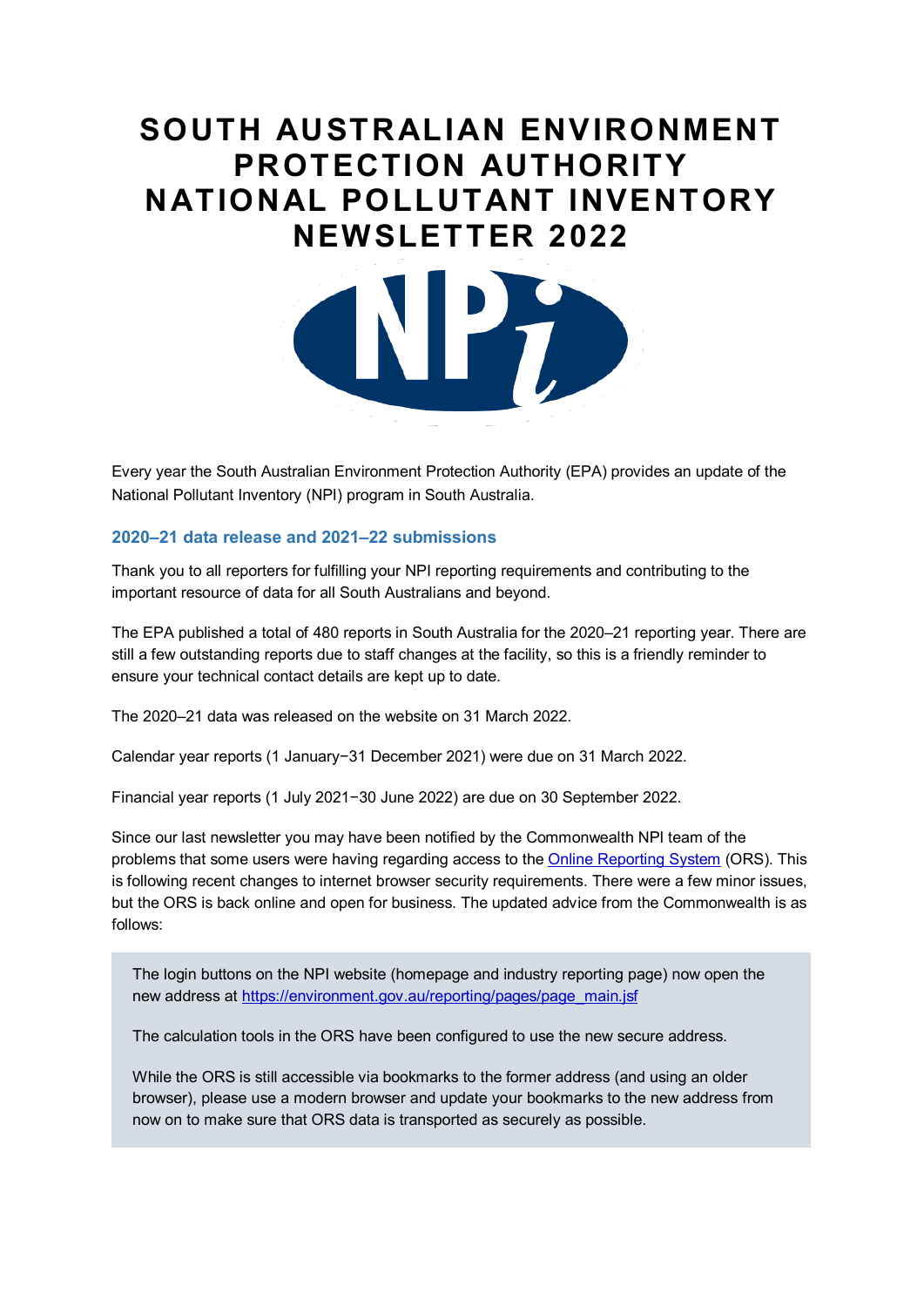## **NPI Review 2021 report**

 The NPI program has completed its third formal review since it came into effect in 1998. In 2018 the and the general community. This review takes account of those submissions as well as more recent whole of government reforms that affect the delivery and operation of the NPI. The key findings from [NPI website.](http://www.npi.gov.au/resource/npi-review-report-2021) review called for public submissions from industry, government and non-government organisations, the review relate broadly to outcomes, performance and delivery. The report is now available on the

## **NPI training**

 In recent years due to COVID-19, training for all interested NPI reporters has been provided using online platforms (eg Microsoft Teams) instead of in-person training at the EPA office. As the situation is constantly changing, and NPI training is usually conducted later in the year, we will update reporters via email in the coming months once training arrangements have been finalised advising whether in-person training can be held in addition to online training. As always, the SA NPI team will be available via phone or email to support you in submitting your NPI reports.

## **Open data and uses of NPI data**

 data enables information from various years and facilities to be more easily compared. Since 2017, all NPI data across South Australia and other states and territories have been published on multiple online databases, including [NPI website,](http://www.npi.gov.au/npi-data) [Commonwealth website](https://data.gov.au/dataset/ds-dga-043f58e0-a188-4458-b61c-04e5b540aea4/details) and [National Map.](https://nationalmap.gov.au/) Open

Data can be searched on the <u>NPI website</u> by map or form. Data is used by the community for benchmarking, research, air modelling and evidence-based policy.

The EPA uses NPI data to calculate the [Resource Efficiency Fee \(REF\)](https://www.epa.sa.gov.au/business_and_industry/licence_fee_system/components) for load-based licensing.

#### **NPI calculation tools**

 'All-in-one Calculation Tool – Beta' that can be download for use. This tool combines the other Calculation Tool should resolve the Excel incompatibility error that many users were experiencing For those reporters using the calculation tools available from the ORS please be aware of the new individual tools into a single tool and is compatible with the latest version of Excel. The All-in-one when using the older tools.

#### **New facilities**

The EPA would like to welcome our new facilities:

- BASF Australia Ltd BASF Whyalla
- Top Coat Asphalt Contractors Pty Ltd Topcoat Asphalt Lonsdale
- VINPAC International Pty Ltd Prowine
- Pacific National Pty Ltd Adelaide Freight Terminal
- South Australian Water Corporation Murray Bridge Brinkley WWTP
- AAA Asphalt Pty Ltd AAA Asphalt PTY LTD
- Mogas Regional Pty Ltd The Big Galah

#### **Tips for submitting your report on time**

 Start your report early and ensure that NPI reporting is part of your internal procedures. This may mean including NPI reporting as part of a job description and writing an internal operating procedure on how to prepare a NPI report.